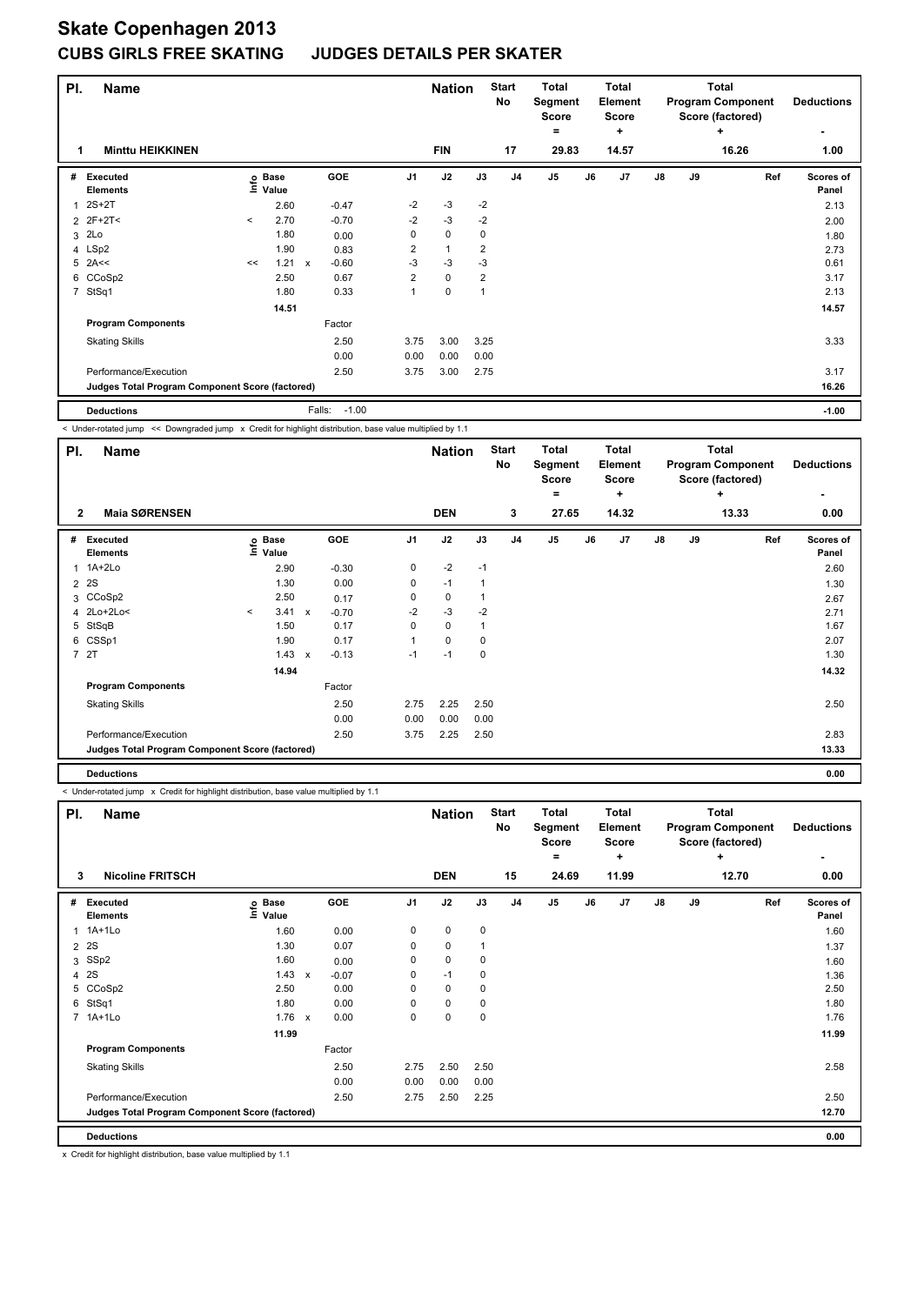| PI. | <b>Name</b>                                     |                            |              |            |                | <b>Nation</b> |             | <b>Start</b><br>No | <b>Total</b><br>Segment<br><b>Score</b><br>۰ |    | Total<br><b>Element</b><br><b>Score</b><br>÷ |    |    | <b>Total</b><br><b>Program Component</b><br>Score (factored)<br>÷ |     | <b>Deductions</b>  |
|-----|-------------------------------------------------|----------------------------|--------------|------------|----------------|---------------|-------------|--------------------|----------------------------------------------|----|----------------------------------------------|----|----|-------------------------------------------------------------------|-----|--------------------|
|     | <b>Vilda VARDA</b><br>4                         |                            |              |            |                | <b>DEN</b>    |             | 16                 | 24.17                                        |    | 10.61                                        |    |    | 13.56                                                             |     | ۰<br>0.00          |
| #   | <b>Executed</b><br><b>Elements</b>              | <b>Base</b><br>۴ô<br>Value |              | <b>GOE</b> | J <sub>1</sub> | J2            | J3          | J <sub>4</sub>     | J <sub>5</sub>                               | J6 | J7                                           | J8 | J9 |                                                                   | Ref | Scores of<br>Panel |
| 1   | 2S                                              | 1.30                       |              | 0.00       | 0              | $\mathbf 0$   | $\mathbf 0$ |                    |                                              |    |                                              |    |    |                                                                   |     | 1.30               |
|     | 2 1Lz+1Lo                                       | 1.10                       |              | 0.07       | 1              | $\pmb{0}$     | 0           |                    |                                              |    |                                              |    |    |                                                                   |     | 1.17               |
| 3   | SSp2                                            | 1.60                       |              | 0.00       | 0              | 0             | 0           |                    |                                              |    |                                              |    |    |                                                                   |     | 1.60               |
|     | 4 1A                                            | 1.21                       | $\mathsf{x}$ | 0.07       |                | $\mathbf 0$   | 0           |                    |                                              |    |                                              |    |    |                                                                   |     | 1.28               |
| 5   | StSqB                                           | 1.50                       |              | 0.00       | 0              | $\mathbf 0$   | $\mathbf 0$ |                    |                                              |    |                                              |    |    |                                                                   |     | 1.50               |
|     | 6 1A+1Lo                                        | 1.76                       | $\mathsf{x}$ | 0.00       | 0              | 0             | 0           |                    |                                              |    |                                              |    |    |                                                                   |     | 1.76               |
| 7   | CCoSp1                                          | 2.00                       |              | 0.00       | 0              | $\pmb{0}$     | 0           |                    |                                              |    |                                              |    |    |                                                                   |     | 2.00               |
|     |                                                 | 10.47                      |              |            |                |               |             |                    |                                              |    |                                              |    |    |                                                                   |     | 10.61              |
|     | <b>Program Components</b>                       |                            |              | Factor     |                |               |             |                    |                                              |    |                                              |    |    |                                                                   |     |                    |
|     | <b>Skating Skills</b>                           |                            |              | 2.50       | 3.00           | 2.50          | 2.50        |                    |                                              |    |                                              |    |    |                                                                   |     | 2.67               |
|     |                                                 |                            |              | 0.00       | 0.00           | 0.00          | 0.00        |                    |                                              |    |                                              |    |    |                                                                   |     |                    |
|     | Performance/Execution                           |                            |              | 2.50       | 3.25           | 2.75          | 2.25        |                    |                                              |    |                                              |    |    |                                                                   |     | 2.75               |
|     | Judges Total Program Component Score (factored) |                            |              |            |                |               |             |                    |                                              |    |                                              |    |    |                                                                   |     | 13.56              |

**Deductions 0.00**

x Credit for highlight distribution, base value multiplied by 1.1

| PI. | <b>Name</b>                                     |                   |            |                | <b>Nation</b> |          | <b>Start</b><br>No | <b>Total</b><br>Segment<br><b>Score</b> |    | <b>Total</b><br>Element<br>Score |    |    | <b>Total</b><br><b>Program Component</b><br>Score (factored) | <b>Deductions</b>  |
|-----|-------------------------------------------------|-------------------|------------|----------------|---------------|----------|--------------------|-----------------------------------------|----|----------------------------------|----|----|--------------------------------------------------------------|--------------------|
| 5   | <b>Isabella Westergaard Michailof CLAUSEN</b>   |                   |            |                | <b>DEN</b>    |          | 4                  | =<br>23.70                              |    | ÷<br>10.57                       |    |    | ÷<br>13.13                                                   | ۰<br>0.00          |
|     |                                                 |                   |            |                |               |          |                    |                                         |    |                                  |    |    |                                                              |                    |
| #   | Executed<br><b>Elements</b>                     | e Base<br>E Value | <b>GOE</b> | J <sub>1</sub> | J2            | J3       | J <sub>4</sub>     | J <sub>5</sub>                          | J6 | J <sub>7</sub>                   | J8 | J9 | Ref                                                          | Scores of<br>Panel |
| 1   | 2S                                              | 1.30              | $-0.13$    | $-1$           | $-1$          | 0        |                    |                                         |    |                                  |    |    |                                                              | 1.17               |
| 2   | 1A                                              | 1.10              | $-0.40$    | $-2$           | $-2$          | $-2$     |                    |                                         |    |                                  |    |    |                                                              | 0.70               |
| 3   | SSp2                                            | 1.60              | 0.00       | 0              | $\mathbf 0$   | 0        |                    |                                         |    |                                  |    |    |                                                              | 1.60               |
|     | 4 1F+1Lo                                        | 1.10 x            | 0.00       | 0              | $\mathbf 0$   | $\Omega$ |                    |                                         |    |                                  |    |    |                                                              | 1.10               |
|     | 5 1A+1Lo                                        | 1.76 x            | 0.07       | 0              | $\mathbf 0$   | 1        |                    |                                         |    |                                  |    |    |                                                              | 1.83               |
| 6   | StSqB                                           | 1.50              | 0.00       | 0              | $\pmb{0}$     | 0        |                    |                                         |    |                                  |    |    |                                                              | 1.50               |
|     | 7 CCoSp2                                        | 2.50              | 0.17       | 0              | 0             |          |                    |                                         |    |                                  |    |    |                                                              | 2.67               |
|     |                                                 | 10.86             |            |                |               |          |                    |                                         |    |                                  |    |    |                                                              | 10.57              |
|     | <b>Program Components</b>                       |                   | Factor     |                |               |          |                    |                                         |    |                                  |    |    |                                                              |                    |
|     | <b>Skating Skills</b>                           |                   | 2.50       | 2.75           | 2.25          | 2.50     |                    |                                         |    |                                  |    |    |                                                              | 2.50               |
|     |                                                 |                   | 0.00       | 0.00           | 0.00          | 0.00     |                    |                                         |    |                                  |    |    |                                                              |                    |
|     | Performance/Execution                           |                   | 2.50       | 3.00           | 2.50          | 2.75     |                    |                                         |    |                                  |    |    |                                                              | 2.75               |
|     | Judges Total Program Component Score (factored) |                   |            |                |               |          |                    |                                         |    |                                  |    |    |                                                              | 13.13              |
|     | <b>Deductions</b>                               |                   |            |                |               |          |                    |                                         |    |                                  |    |    |                                                              | 0.00               |

x Credit for highlight distribution, base value multiplied by 1.1

| PI.            | <b>Name</b>                                     |                              |                           |            |                | <b>Nation</b> |      | <b>Start</b><br>No | <b>Total</b><br>Segment<br><b>Score</b><br>$=$ |    | <b>Total</b><br><b>Element</b><br><b>Score</b><br>٠ |               |    | <b>Total</b><br><b>Program Component</b><br>Score (factored)<br>÷ |     | <b>Deductions</b><br>٠    |
|----------------|-------------------------------------------------|------------------------------|---------------------------|------------|----------------|---------------|------|--------------------|------------------------------------------------|----|-----------------------------------------------------|---------------|----|-------------------------------------------------------------------|-----|---------------------------|
| 6              | <b>Helene Lohse HEJLSBERG</b>                   |                              |                           |            |                | <b>DEN</b>    |      | 10                 | 23.49                                          |    | 11.39                                               |               |    | 12.10                                                             |     | 0.00                      |
| #              | Executed<br><b>Elements</b>                     | <b>Base</b><br>lnfo<br>Value |                           | <b>GOE</b> | J <sub>1</sub> | J2            | J3   | J <sub>4</sub>     | J <sub>5</sub>                                 | J6 | J7                                                  | $\mathsf{J}8$ | J9 |                                                                   | Ref | <b>Scores of</b><br>Panel |
| 1              | $2S+2T$                                         | 2.60                         |                           | $-0.33$    | $-2$           | $-2$          | $-1$ |                    |                                                |    |                                                     |               |    |                                                                   |     | 2.27                      |
| $\overline{2}$ | 1A                                              | 1.10                         |                           | 0.00       | 0              | 0             | 0    |                    |                                                |    |                                                     |               |    |                                                                   |     | 1.10                      |
|                | 3 CoSpB                                         | 1.50                         |                           | $-0.10$    | 0              | $\mathbf 0$   | $-1$ |                    |                                                |    |                                                     |               |    |                                                                   |     | 1.40                      |
|                | 4 1A                                            | 1.21                         | $\mathsf{x}$              | 0.00       | 0              | $\mathbf 0$   | 0    |                    |                                                |    |                                                     |               |    |                                                                   |     | 1.21                      |
|                | 5 2S+1A+SEQ                                     | 2.11                         | $\boldsymbol{\mathsf{x}}$ | 0.00       | 0              | $\mathbf 0$   | 0    |                    |                                                |    |                                                     |               |    |                                                                   |     | 2.11                      |
| 6              | SSp2                                            | 1.60                         |                           | 0.00       | 0              | $\mathbf 0$   | 0    |                    |                                                |    |                                                     |               |    |                                                                   |     | 1.60                      |
| $\overline{7}$ | StSq1                                           | 1.80                         |                           | $-0.10$    | $-1$           | $\mathbf 0$   | 0    |                    |                                                |    |                                                     |               |    |                                                                   |     | 1.70                      |
|                |                                                 | 11.92                        |                           |            |                |               |      |                    |                                                |    |                                                     |               |    |                                                                   |     | 11.39                     |
|                | <b>Program Components</b>                       |                              |                           | Factor     |                |               |      |                    |                                                |    |                                                     |               |    |                                                                   |     |                           |
|                | <b>Skating Skills</b>                           |                              |                           | 2.50       | 2.25           | 2.50          | 2.50 |                    |                                                |    |                                                     |               |    |                                                                   |     | 2.42                      |
|                |                                                 |                              |                           | 0.00       | 0.00           | 0.00          | 0.00 |                    |                                                |    |                                                     |               |    |                                                                   |     |                           |
|                | Performance/Execution                           |                              |                           | 2.50       | 2.25           | 2.50          | 2.50 |                    |                                                |    |                                                     |               |    |                                                                   |     | 2.42                      |
|                | Judges Total Program Component Score (factored) |                              |                           |            |                |               |      |                    |                                                |    |                                                     |               |    |                                                                   |     | 12.10                     |
|                | <b>Deductions</b>                               |                              |                           |            |                |               |      |                    |                                                |    |                                                     |               |    |                                                                   |     | 0.00                      |

x Credit for highlight distribution, base value multiplied by 1.1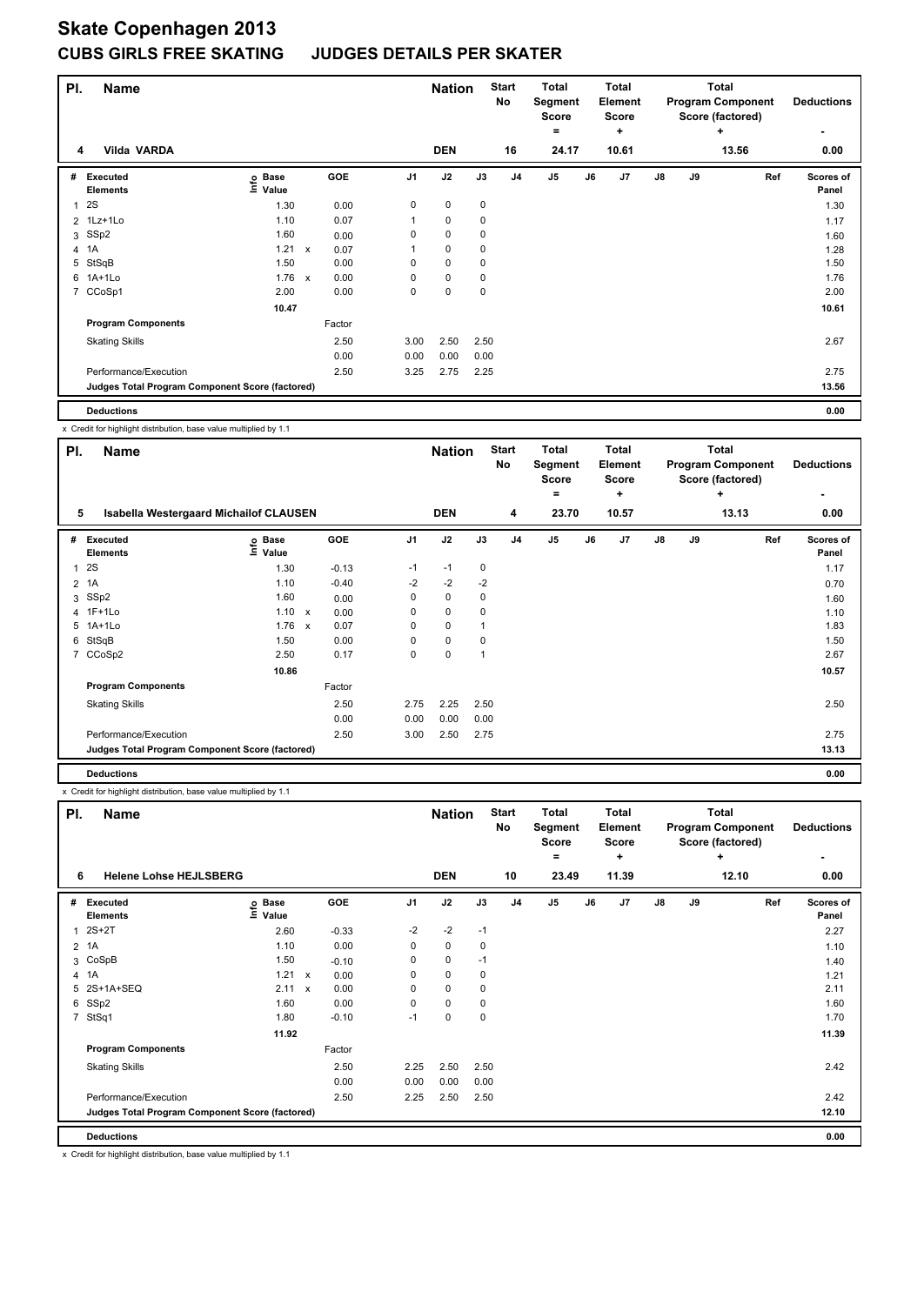| PI.            | <b>Name</b>                                     |         |                                  |              |         |                | <b>Nation</b> |             | <b>Start</b><br>No | <b>Total</b><br>Segment<br><b>Score</b><br>= |    | <b>Total</b><br>Element<br><b>Score</b><br>÷ |               |    | <b>Total</b><br><b>Program Component</b><br>Score (factored)<br>÷ |     | <b>Deductions</b><br>٠ |
|----------------|-------------------------------------------------|---------|----------------------------------|--------------|---------|----------------|---------------|-------------|--------------------|----------------------------------------------|----|----------------------------------------------|---------------|----|-------------------------------------------------------------------|-----|------------------------|
| 7              | <b>Julia NIELSEN</b>                            |         |                                  |              |         |                | <b>DEN</b>    |             | 6                  | 22.70                                        |    | 11.04                                        |               |    | 11.66                                                             |     | 0.00                   |
| #              | Executed<br><b>Elements</b>                     |         | <b>Base</b><br>e Base<br>⊆ Value |              | GOE     | J <sub>1</sub> | J2            | J3          | J <sub>4</sub>     | J5                                           | J6 | J7                                           | $\mathsf{J}8$ | J9 |                                                                   | Ref | Scores of<br>Panel     |
| 1              | 1A                                              |         | 1.10                             |              | 0.00    | 0              | $\pmb{0}$     | $\pmb{0}$   |                    |                                              |    |                                              |               |    |                                                                   |     | 1.10                   |
| $\overline{2}$ | 2S                                              |         | 1.30                             |              | 0.00    | 0              | $\mathbf 0$   | 0           |                    |                                              |    |                                              |               |    |                                                                   |     | 1.30                   |
| 3              | 1A+1Lo                                          |         | 1.60                             |              | 0.00    | 0              | $\mathbf 0$   | 0           |                    |                                              |    |                                              |               |    |                                                                   |     | 1.60                   |
|                | 4 CCoSp2                                        |         | 2.50                             |              | $-0.30$ | $-1$           | $-1$          | $-1$        |                    |                                              |    |                                              |               |    |                                                                   |     | 2.20                   |
| 5              | StSqB                                           |         | 1.50                             |              | $-0.10$ | $-1$           | 0             | 0           |                    |                                              |    |                                              |               |    |                                                                   |     | 1.40                   |
| 6              | 2S+1Lo<                                         | $\prec$ | 1.87                             | $\mathsf{x}$ | $-0.33$ | $-1$           | $-2$          | $-2$        |                    |                                              |    |                                              |               |    |                                                                   |     | 1.54                   |
|                | 7 FCCoSp1                                       |         | 2.00                             |              | $-0.10$ | $-1$           | $\mathbf 0$   | $\mathbf 0$ |                    |                                              |    |                                              |               |    |                                                                   |     | 1.90                   |
|                |                                                 |         | 11.87                            |              |         |                |               |             |                    |                                              |    |                                              |               |    |                                                                   |     | 11.04                  |
|                | <b>Program Components</b>                       |         |                                  |              | Factor  |                |               |             |                    |                                              |    |                                              |               |    |                                                                   |     |                        |
|                | <b>Skating Skills</b>                           |         |                                  |              | 2.50    | 2.25           | 2.50          | 2.25        |                    |                                              |    |                                              |               |    |                                                                   |     | 2.33                   |
|                |                                                 |         |                                  |              | 0.00    | 0.00           | 0.00          | 0.00        |                    |                                              |    |                                              |               |    |                                                                   |     |                        |
|                | Performance/Execution                           |         |                                  |              | 2.50    | 2.25           | 2.25          | 2.50        |                    |                                              |    |                                              |               |    |                                                                   |     | 2.33                   |
|                | Judges Total Program Component Score (factored) |         |                                  |              |         |                |               |             |                    |                                              |    |                                              |               |    |                                                                   |     | 11.66                  |

**Deductions 0.00**

< Under-rotated jump x Credit for highlight distribution, base value multiplied by 1.1

| PI.            | <b>Name</b>                                     |                   |              |            |                | <b>Nation</b> |      | <b>Start</b><br>No | <b>Total</b><br>Segment<br><b>Score</b> |       | <b>Total</b><br>Element<br>Score |               |    | <b>Total</b><br><b>Program Component</b><br>Score (factored) | <b>Deductions</b>  |
|----------------|-------------------------------------------------|-------------------|--------------|------------|----------------|---------------|------|--------------------|-----------------------------------------|-------|----------------------------------|---------------|----|--------------------------------------------------------------|--------------------|
|                |                                                 |                   |              |            |                |               |      |                    | ۰                                       |       | ÷                                |               |    | ÷                                                            |                    |
| 8              | Silke Nedergaard HANSEN-SCHWARTZ                |                   |              |            |                | <b>DEN</b>    |      | 8                  |                                         | 22.69 | 11.01                            |               |    | 11.68                                                        | 0.00               |
| #              | Executed<br><b>Elements</b>                     | e Base<br>E Value |              | <b>GOE</b> | J <sub>1</sub> | J2            | J3   | J <sub>4</sub>     | J <sub>5</sub>                          | J6    | J7                               | $\mathsf{J}8$ | J9 | Ref                                                          | Scores of<br>Panel |
| $\mathbf{1}$   | 2S                                              | 1.30              |              | $-0.40$    | $-2$           | $-2$          | $-2$ |                    |                                         |       |                                  |               |    |                                                              | 0.90               |
| $\overline{2}$ | 1Lo+1Lo                                         | 1.00              |              | 0.00       | 0              | $\mathbf 0$   | 0    |                    |                                         |       |                                  |               |    |                                                              | 1.00               |
|                | 3 CCoSp2                                        | 2.50              |              | 0.17       | 0              | $\mathbf 0$   | 1    |                    |                                         |       |                                  |               |    |                                                              | 2.67               |
| 4              | 1A                                              | 1.21              | $\mathsf{x}$ | 0.00       | 0              | 0             | 0    |                    |                                         |       |                                  |               |    |                                                              | 1.21               |
| 5              | StSq1                                           | 1.80              |              | $-0.10$    | $-1$           | 0             | 0    |                    |                                         |       |                                  |               |    |                                                              | 1.70               |
|                | 6 1A+1Lo                                        | 1.76              | $\mathbf{x}$ | 0.00       | $\Omega$       | $\mathbf 0$   | 0    |                    |                                         |       |                                  |               |    |                                                              | 1.76               |
| 7              | SSp2                                            | 1.60              |              | 0.17       | 1              | $\pmb{0}$     | 0    |                    |                                         |       |                                  |               |    |                                                              | 1.77               |
|                |                                                 | 11.17             |              |            |                |               |      |                    |                                         |       |                                  |               |    |                                                              | 11.01              |
|                | <b>Program Components</b>                       |                   |              | Factor     |                |               |      |                    |                                         |       |                                  |               |    |                                                              |                    |
|                | <b>Skating Skills</b>                           |                   |              | 2.50       | 2.25           | 2.25          | 2.25 |                    |                                         |       |                                  |               |    |                                                              | 2.25               |
|                |                                                 |                   |              | 0.00       | 0.00           | 0.00          | 0.00 |                    |                                         |       |                                  |               |    |                                                              |                    |
|                | Performance/Execution                           |                   |              | 2.50       | 2.50           | 2.50          | 2.25 |                    |                                         |       |                                  |               |    |                                                              | 2.42               |
|                | Judges Total Program Component Score (factored) |                   |              |            |                |               |      |                    |                                         |       |                                  |               |    |                                                              | 11.68              |
|                | <b>Deductions</b>                               |                   |              |            |                |               |      |                    |                                         |       |                                  |               |    |                                                              | 0.00               |

x Credit for highlight distribution, base value multiplied by 1.1

| PI.            | <b>Name</b>                                     |         |                                  |                           |            |                | <b>Nation</b> |      | <b>Start</b><br>No | <b>Total</b><br>Segment<br><b>Score</b> |    | <b>Total</b><br>Element<br><b>Score</b> |               |    | <b>Total</b><br><b>Program Component</b><br>Score (factored) |     | <b>Deductions</b>         |
|----------------|-------------------------------------------------|---------|----------------------------------|---------------------------|------------|----------------|---------------|------|--------------------|-----------------------------------------|----|-----------------------------------------|---------------|----|--------------------------------------------------------------|-----|---------------------------|
|                |                                                 |         |                                  |                           |            |                |               |      |                    | =                                       |    | ÷                                       |               |    | ÷                                                            |     | ۰                         |
| 9              | <b>Alicia STRANDBORG</b>                        |         |                                  |                           |            |                | <b>SWE</b>    |      | 5                  | 22.39                                   |    | 10.71                                   |               |    | 11.68                                                        |     | 0.00                      |
| #              | Executed<br><b>Elements</b>                     |         | <b>Base</b><br>e Base<br>⊆ Value |                           | <b>GOE</b> | J <sub>1</sub> | J2            | J3   | J <sub>4</sub>     | J5                                      | J6 | J7                                      | $\mathsf{J}8$ | J9 |                                                              | Ref | <b>Scores of</b><br>Panel |
| $\overline{1}$ | 1A                                              |         | 1.10                             |                           | 0.00       | 0              | $\mathbf 0$   | 0    |                    |                                         |    |                                         |               |    |                                                              |     | 1.10                      |
| $\overline{2}$ | 2S<                                             | $\,<\,$ | 0.90                             |                           | $-0.27$    | $-1$           | $-2$          | $-1$ |                    |                                         |    |                                         |               |    |                                                              |     | 0.63                      |
| 3              | SSp2                                            |         | 1.60                             |                           | 0.33       | 1              | $\mathbf 0$   |      |                    |                                         |    |                                         |               |    |                                                              |     | 1.93                      |
| 4              | StSqB                                           |         | 1.50                             |                           | $-0.10$    | $-1$           | 0             | 0    |                    |                                         |    |                                         |               |    |                                                              |     | 1.40                      |
|                | 5 1A+1A+SEQ                                     |         | 1.94                             | $\boldsymbol{\mathsf{x}}$ | 0.07       | 0              | $\mathbf 0$   |      |                    |                                         |    |                                         |               |    |                                                              |     | 2.01                      |
| 6              | 1A+1A+SEQ                                       |         | 1.94                             | $\boldsymbol{\mathsf{x}}$ | 0.00       | 0              | $\mathbf 0$   | 0    |                    |                                         |    |                                         |               |    |                                                              |     | 1.94                      |
| $\overline{7}$ | CCoSpB                                          |         | 1.70                             |                           | 0.00       | 0              | $\mathbf 0$   | 0    |                    |                                         |    |                                         |               |    |                                                              |     | 1.70                      |
|                |                                                 |         | 10.68                            |                           |            |                |               |      |                    |                                         |    |                                         |               |    |                                                              |     | 10.71                     |
|                | <b>Program Components</b>                       |         |                                  |                           | Factor     |                |               |      |                    |                                         |    |                                         |               |    |                                                              |     |                           |
|                | <b>Skating Skills</b>                           |         |                                  |                           | 2.50       | 2.25           | 2.75          | 1.75 |                    |                                         |    |                                         |               |    |                                                              |     | 2.25                      |
|                |                                                 |         |                                  |                           | 0.00       | 0.00           | 0.00          | 0.00 |                    |                                         |    |                                         |               |    |                                                              |     |                           |
|                | Performance/Execution                           |         |                                  |                           | 2.50       | 2.50           | 2.75          | 2.00 |                    |                                         |    |                                         |               |    |                                                              |     | 2.42                      |
|                | Judges Total Program Component Score (factored) |         |                                  |                           |            |                |               |      |                    |                                         |    |                                         |               |    |                                                              |     | 11.68                     |
|                | <b>Deductions</b>                               |         |                                  |                           |            |                |               |      |                    |                                         |    |                                         |               |    |                                                              |     | 0.00                      |

< Under-rotated jump x Credit for highlight distribution, base value multiplied by 1.1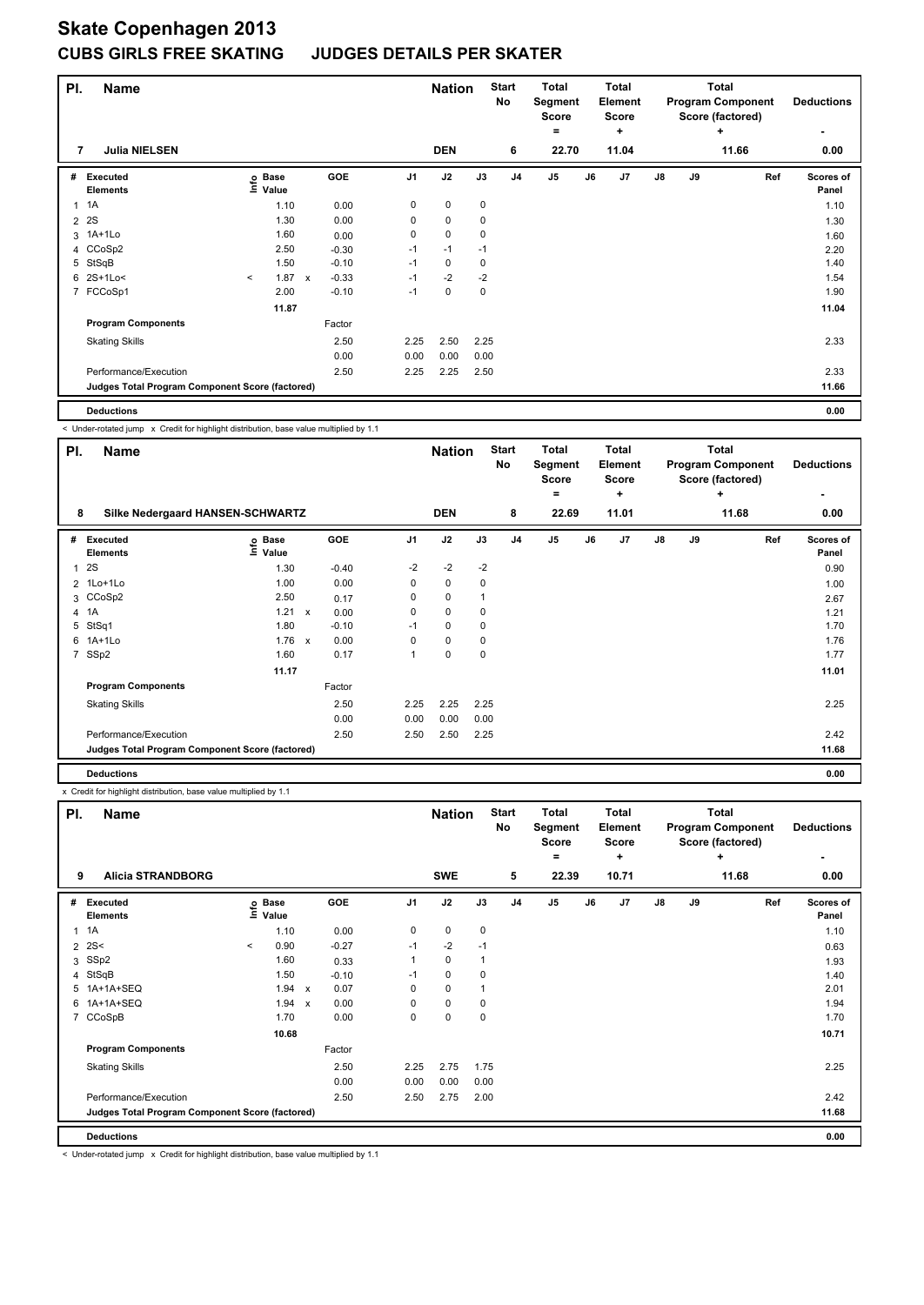| PI.            | <b>Name</b>                                     |         |                      |                           |            |      | <b>Nation</b> |              | <b>Start</b><br><b>No</b> | <b>Total</b><br>Segment<br><b>Score</b><br>$=$ |    | Total<br><b>Element</b><br><b>Score</b><br>٠ |               |    | <b>Total</b><br><b>Program Component</b><br>Score (factored)<br>÷ | <b>Deductions</b><br>٠    |
|----------------|-------------------------------------------------|---------|----------------------|---------------------------|------------|------|---------------|--------------|---------------------------|------------------------------------------------|----|----------------------------------------------|---------------|----|-------------------------------------------------------------------|---------------------------|
| 10             | <b>Isabelle BRANDEBORN</b>                      |         |                      |                           |            |      | <b>SWE</b>    |              | $\mathbf{1}$              | 22.38                                          |    | 8.85                                         |               |    | 13.53                                                             | 0.00                      |
| #              | <b>Executed</b><br><b>Elements</b>              | ١nfo    | <b>Base</b><br>Value |                           | <b>GOE</b> | J1   | J2            | J3           | J <sub>4</sub>            | J5                                             | J6 | J <sub>7</sub>                               | $\mathsf{J}8$ | J9 | Ref                                                               | <b>Scores of</b><br>Panel |
|                | 1 1A+1A+SEQ                                     |         | 1.76                 |                           | 0.07       | 0    | 0             | $\mathbf{1}$ |                           |                                                |    |                                              |               |    |                                                                   | 1.83                      |
| $\overline{2}$ | 2S<                                             | $\prec$ | 0.90                 |                           | $-0.60$    | $-3$ | $-3$          | $-3$         |                           |                                                |    |                                              |               |    |                                                                   | 0.30                      |
|                | 3 FCSpB                                         |         | 1.60                 |                           | 0.07       | 0    | $-1$          | 1            |                           |                                                |    |                                              |               |    |                                                                   | 1.67                      |
|                | 4 2T                                            |         | 1.30                 |                           | $-0.47$    | -3   | $-2$          | $-2$         |                           |                                                |    |                                              |               |    |                                                                   | 0.83                      |
|                | 5 CCoSp2                                        |         | 2.50                 |                           | 0.00       | 0    | $\mathbf 0$   | $\mathbf 0$  |                           |                                                |    |                                              |               |    |                                                                   | 2.50                      |
| 6              | StSq                                            |         | 0.00                 |                           | 0.00       |      |               |              |                           |                                                |    |                                              |               |    |                                                                   | 0.00                      |
|                | 7 1A+1T                                         |         | 1.65                 | $\boldsymbol{\mathsf{x}}$ | 0.07       | 0    | $\mathbf 0$   |              |                           |                                                |    |                                              |               |    |                                                                   | 1.72                      |
|                |                                                 |         | 9.71                 |                           |            |      |               |              |                           |                                                |    |                                              |               |    |                                                                   | 8.85                      |
|                | <b>Program Components</b>                       |         |                      |                           | Factor     |      |               |              |                           |                                                |    |                                              |               |    |                                                                   |                           |
|                | <b>Skating Skills</b>                           |         |                      |                           | 2.50       | 2.75 | 2.50          | 2.50         |                           |                                                |    |                                              |               |    |                                                                   | 2.58                      |
|                |                                                 |         |                      |                           | 0.00       | 0.00 | 0.00          | 0.00         |                           |                                                |    |                                              |               |    |                                                                   |                           |
|                | Performance/Execution                           |         |                      |                           | 2.50       | 3.00 | 2.75          | 2.75         |                           |                                                |    |                                              |               |    |                                                                   | 2.83                      |
|                | Judges Total Program Component Score (factored) |         |                      |                           |            |      |               |              |                           |                                                |    |                                              |               |    |                                                                   | 13.53                     |
|                |                                                 |         |                      |                           |            |      |               |              |                           |                                                |    |                                              |               |    |                                                                   |                           |

**Deductions 0.00**

< Under-rotated jump x Credit for highlight distribution, base value multiplied by 1.1

| PI.            | <b>Name</b>                                     |                      |            |                | <b>Nation</b> |      | <b>Start</b><br>No | Total<br>Segment<br><b>Score</b> |    | <b>Total</b><br>Element<br><b>Score</b> |               |    | <b>Total</b><br><b>Program Component</b><br>Score (factored) | <b>Deductions</b>  |
|----------------|-------------------------------------------------|----------------------|------------|----------------|---------------|------|--------------------|----------------------------------|----|-----------------------------------------|---------------|----|--------------------------------------------------------------|--------------------|
|                |                                                 |                      |            |                |               |      |                    | ۰                                |    | ÷                                       |               |    | ÷                                                            |                    |
| 11             | Laura Lykke FROST-MØLLER                        |                      |            |                | <b>DEN</b>    |      | 13                 | 21.56                            |    | 9.26                                    |               |    | 12.30                                                        | 0.00               |
| #              | Executed<br><b>Elements</b>                     | e Base<br>E Value    | <b>GOE</b> | J <sub>1</sub> | J2            | J3   | J <sub>4</sub>     | J <sub>5</sub>                   | J6 | J7                                      | $\mathsf{J}8$ | J9 | Ref                                                          | Scores of<br>Panel |
| 1              | 1A                                              | 1.10                 | 0.00       | 0              | $\mathbf 0$   | 0    |                    |                                  |    |                                         |               |    |                                                              | 1.10               |
| $\overline{2}$ | 1A+1Lo                                          | 1.60                 | 0.00       | 0              | $\mathbf 0$   | 0    |                    |                                  |    |                                         |               |    |                                                              | 1.60               |
| 3              | 1Lz                                             | 0.60                 | $-0.07$    | $-1$           | 0             | $-1$ |                    |                                  |    |                                         |               |    |                                                              | 0.53               |
|                | 4 CCoSpB                                        | 1.70                 | $-0.20$    | 0              | $-1$          | $-1$ |                    |                                  |    |                                         |               |    |                                                              | 1.50               |
| 5              | StSqB                                           | 1.50                 | 0.33       |                | 0             | 1    |                    |                                  |    |                                         |               |    |                                                              | 1.83               |
|                | 6 1F+1Lo                                        | 1.10<br>$\mathsf{x}$ | 0.00       | 0              | $\mathbf 0$   | 0    |                    |                                  |    |                                         |               |    |                                                              | 1.10               |
| 7              | SSp2                                            | 1.60                 | 0.00       | 0              | $\mathbf 0$   | 0    |                    |                                  |    |                                         |               |    |                                                              | 1.60               |
|                |                                                 | 9.20                 |            |                |               |      |                    |                                  |    |                                         |               |    |                                                              | 9.26               |
|                | <b>Program Components</b>                       |                      | Factor     |                |               |      |                    |                                  |    |                                         |               |    |                                                              |                    |
|                | <b>Skating Skills</b>                           |                      | 2.50       | 2.75           | 2.25          | 2.25 |                    |                                  |    |                                         |               |    |                                                              | 2.42               |
|                |                                                 |                      | 0.00       | 0.00           | 0.00          | 0.00 |                    |                                  |    |                                         |               |    |                                                              |                    |
|                | Performance/Execution                           |                      | 2.50       | 2.75           | 2.25          | 2.50 |                    |                                  |    |                                         |               |    |                                                              | 2.50               |
|                | Judges Total Program Component Score (factored) |                      |            |                |               |      |                    |                                  |    |                                         |               |    |                                                              | 12.30              |
|                | <b>Deductions</b>                               |                      |            |                |               |      |                    |                                  |    |                                         |               |    |                                                              | 0.00               |

x Credit for highlight distribution, base value multiplied by 1.1

| PI.            | <b>Name</b>                                     |         |                      |                           |                   |                | <b>Nation</b> |      | <b>Start</b><br>No | <b>Total</b><br>Segment<br><b>Score</b> |    | <b>Total</b><br>Element<br><b>Score</b> |               |    | <b>Total</b><br><b>Program Component</b><br>Score (factored) | <b>Deductions</b>  |
|----------------|-------------------------------------------------|---------|----------------------|---------------------------|-------------------|----------------|---------------|------|--------------------|-----------------------------------------|----|-----------------------------------------|---------------|----|--------------------------------------------------------------|--------------------|
| 12             | Mia Juel JENSEN                                 |         |                      |                           |                   |                | <b>DEN</b>    |      | $\overline{7}$     | =<br>20.68                              |    | ÷<br>10.55                              |               |    | ÷<br>10.63                                                   | ۰<br>0.50          |
| #              | Executed<br><b>Elements</b>                     | ۴ů      | <b>Base</b><br>Value |                           | <b>GOE</b>        | J <sub>1</sub> | J2            | J3   | J <sub>4</sub>     | $\mathsf{J}5$                           | J6 | J7                                      | $\mathsf{J}8$ | J9 | Ref                                                          | Scores of<br>Panel |
|                | 1 1A+1A+SEQ                                     |         | 1.76                 |                           | $-0.07$           | 0              | $-1$          | 0    |                    |                                         |    |                                         |               |    |                                                              | 1.69               |
| $\overline{2}$ | 2S                                              |         | 1.30                 |                           | $-0.07$           | $-1$           | 0             | 0    |                    |                                         |    |                                         |               |    |                                                              | 1.23               |
| 3              | SSp2                                            |         | 1.60                 |                           | $-0.10$           | $-1$           | 0             | 0    |                    |                                         |    |                                         |               |    |                                                              | 1.50               |
| 4              | StSqB                                           |         | 1.50                 |                           | $-0.10$           | $-1$           | 0             | 0    |                    |                                         |    |                                         |               |    |                                                              | 1.40               |
|                | $5$ 2T<                                         | $\prec$ | 0.99                 | $\mathsf{x}$              | $-0.60$           | $-3$           | $-3$          | $-3$ |                    |                                         |    |                                         |               |    |                                                              | 0.39               |
|                | 6 2S+1A+SEQ                                     |         | 2.11                 | $\boldsymbol{\mathsf{x}}$ | $-0.27$           | $-1$           | $-2$          | $-1$ |                    |                                         |    |                                         |               |    |                                                              | 1.84               |
|                | 7 CCoSp2                                        |         | 2.50                 |                           | 0.00              | 0              | 0             | 0    |                    |                                         |    |                                         |               |    |                                                              | 2.50               |
|                |                                                 |         | 11.76                |                           |                   |                |               |      |                    |                                         |    |                                         |               |    |                                                              | 10.55              |
|                | <b>Program Components</b>                       |         |                      |                           | Factor            |                |               |      |                    |                                         |    |                                         |               |    |                                                              |                    |
|                | <b>Skating Skills</b>                           |         |                      |                           | 2.50              | 2.00           | 2.25          | 2.00 |                    |                                         |    |                                         |               |    |                                                              | 2.08               |
|                |                                                 |         |                      |                           | 0.00              | 0.00           | 0.00          | 0.00 |                    |                                         |    |                                         |               |    |                                                              |                    |
|                | Performance/Execution                           |         |                      |                           | 2.50              | 2.25           | 2.25          | 2.00 |                    |                                         |    |                                         |               |    |                                                              | 2.17               |
|                | Judges Total Program Component Score (factored) |         |                      |                           |                   |                |               |      |                    |                                         |    |                                         |               |    |                                                              | 10.63              |
|                | <b>Deductions</b>                               |         |                      |                           | Falls:<br>$-0.50$ |                |               |      |                    |                                         |    |                                         |               |    |                                                              | $-0.50$            |

< Under-rotated jump x Credit for highlight distribution, base value multiplied by 1.1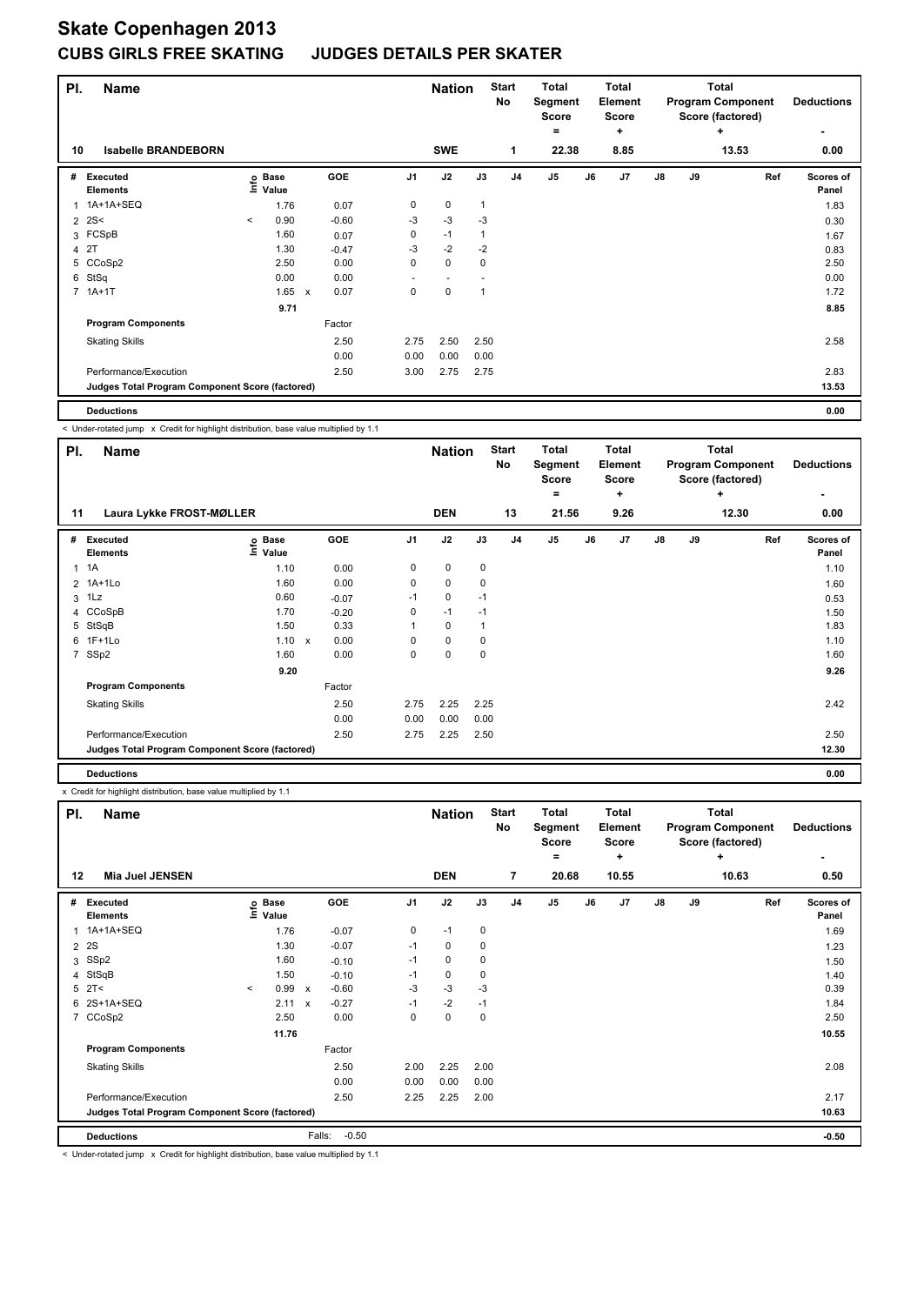| PI.            | <b>Name</b>                                     |                          |                   |              |            |                | <b>Nation</b> |              | <b>Start</b><br>No | <b>Total</b><br>Segment<br><b>Score</b><br>$=$ |    | <b>Total</b><br><b>Element</b><br><b>Score</b><br>٠ |               |    | <b>Total</b><br><b>Program Component</b><br>Score (factored)<br>٠ | <b>Deductions</b><br>٠ |
|----------------|-------------------------------------------------|--------------------------|-------------------|--------------|------------|----------------|---------------|--------------|--------------------|------------------------------------------------|----|-----------------------------------------------------|---------------|----|-------------------------------------------------------------------|------------------------|
| 13             | Lisa PUUKKO                                     |                          |                   |              |            |                | <b>SWE</b>    |              | 14                 | 20.60                                          |    | 7.34                                                |               |    | 13.76                                                             | 0.50                   |
| #              | <b>Executed</b><br><b>Elements</b>              |                          | o Base<br>⊆ Value |              | <b>GOE</b> | J <sub>1</sub> | J2            | J3           | J <sub>4</sub>     | J5                                             | J6 | J7                                                  | $\mathsf{J}8$ | J9 | Ref                                                               | Scores of<br>Panel     |
| 1              | 1A+1A+SEQ                                       |                          | 1.76              |              | 0.13       |                | $\pmb{0}$     | $\mathbf{1}$ |                    |                                                |    |                                                     |               |    |                                                                   | 1.89                   |
| 2              | 2S<                                             | $\,<\,$                  | 0.90              |              | $-0.53$    | $-2$           | -3            | -3           |                    |                                                |    |                                                     |               |    |                                                                   | 0.37                   |
|                | 3 1F+2Lo<                                       | $\overline{\phantom{a}}$ | 1.80              |              | $-0.90$    | $-3$           | -3            | -3           |                    |                                                |    |                                                     |               |    |                                                                   | 0.90                   |
|                | 4 CCoSp                                         |                          | 0.00              |              | 0.00       | ٠              | ٠             | ٠            |                    |                                                |    |                                                     |               |    |                                                                   | 0.00                   |
| 5              | 1A                                              |                          | 1.21              | $\mathsf{x}$ | 0.00       | 0              | $\mathbf 0$   | 0            |                    |                                                |    |                                                     |               |    |                                                                   | 1.21                   |
| 6              | SSp1                                            |                          | 1.30              |              | 0.00       | 0              | $\mathbf 0$   | 0            |                    |                                                |    |                                                     |               |    |                                                                   | 1.30                   |
| $\overline{7}$ | StSqB                                           |                          | 1.50              |              | 0.17       | 0              | $\pmb{0}$     | 1            |                    |                                                |    |                                                     |               |    |                                                                   | 1.67                   |
|                |                                                 |                          | 8.47              |              |            |                |               |              |                    |                                                |    |                                                     |               |    |                                                                   | 7.34                   |
|                | <b>Program Components</b>                       |                          |                   |              | Factor     |                |               |              |                    |                                                |    |                                                     |               |    |                                                                   |                        |
|                | <b>Skating Skills</b>                           |                          |                   |              | 2.50       | 2.75           | 2.75          | 2.50         |                    |                                                |    |                                                     |               |    |                                                                   | 2.67                   |
|                |                                                 |                          |                   |              | 0.00       | 0.00           | 0.00          | 0.00         |                    |                                                |    |                                                     |               |    |                                                                   |                        |
|                | Performance/Execution                           |                          |                   |              | 2.50       | 3.00           | 2.75          | 2.75         |                    |                                                |    |                                                     |               |    |                                                                   | 2.83                   |
|                | Judges Total Program Component Score (factored) |                          |                   |              |            |                |               |              |                    |                                                |    |                                                     |               |    |                                                                   | 13.76                  |
|                | <b>Deductions</b>                               |                          |                   | Falls:       | $-0.50$    |                |               |              |                    |                                                |    |                                                     |               |    |                                                                   | $-0.50$                |

< Under-rotated jump x Credit for highlight distribution, base value multiplied by 1.1

| PI.          | <b>Name</b>                                     |                                   |         |                | <b>Nation</b> |      | <b>Start</b><br>No | <b>Total</b><br>Segment<br><b>Score</b><br>= |    | <b>Total</b><br>Element<br><b>Score</b><br>÷ |               | <b>Total</b><br><b>Program Component</b><br>Score (factored) | <b>Deductions</b> |                    |
|--------------|-------------------------------------------------|-----------------------------------|---------|----------------|---------------|------|--------------------|----------------------------------------------|----|----------------------------------------------|---------------|--------------------------------------------------------------|-------------------|--------------------|
| 14           | <b>Clara ENGLUND-SØRENSEN</b>                   |                                   |         |                | <b>DEN</b>    |      | 9                  | 19.68                                        |    | 9.05                                         |               |                                                              | 10.63             | 0.00               |
| #            | Executed<br><b>Elements</b>                     | <b>Base</b><br>١nfo<br>Value      | GOE     | J <sub>1</sub> | J2            | J3   | J <sub>4</sub>     | J <sub>5</sub>                               | J6 | J7                                           | $\mathsf{J}8$ | J9                                                           | Ref               | Scores of<br>Panel |
| $\mathbf{1}$ | 1A                                              | 1.10                              | 0.00    | 0              | 0             | 0    |                    |                                              |    |                                              |               |                                                              |                   | 1.10               |
|              | 2 1Lz+1Lo                                       | 1.10                              | 0.00    | 0              | $\mathbf 0$   | 0    |                    |                                              |    |                                              |               |                                                              |                   | 1.10               |
|              | 3 1F                                            | 0.50                              | 0.00    | 0              | 0             | 0    |                    |                                              |    |                                              |               |                                                              |                   | 0.50               |
|              | 4 SSp1                                          | 1.30                              | 0.00    | $\mathbf 0$    | $\mathbf 0$   | 0    |                    |                                              |    |                                              |               |                                                              |                   | 1.30               |
| 5            | StSqB                                           | 1.50                              | $-0.10$ | $-1$           | 0             | 0    |                    |                                              |    |                                              |               |                                                              |                   | 1.40               |
| 6            | $1A+1T$                                         | 1.65<br>$\boldsymbol{\mathsf{x}}$ | 0.00    | 0              | $\pmb{0}$     | 0    |                    |                                              |    |                                              |               |                                                              |                   | 1.65               |
|              | 7 CCoSp1                                        | 2.00                              | 0.00    | 0              | $\pmb{0}$     | 0    |                    |                                              |    |                                              |               |                                                              |                   | 2.00               |
|              |                                                 | 9.15                              |         |                |               |      |                    |                                              |    |                                              |               |                                                              |                   | 9.05               |
|              | <b>Program Components</b>                       |                                   | Factor  |                |               |      |                    |                                              |    |                                              |               |                                                              |                   |                    |
|              | <b>Skating Skills</b>                           |                                   | 2.50    | 2.00           | 2.00          | 2.25 |                    |                                              |    |                                              |               |                                                              |                   | 2.08               |
|              |                                                 |                                   | 0.00    | 0.00           | 0.00          | 0.00 |                    |                                              |    |                                              |               |                                                              |                   |                    |
|              | Performance/Execution                           |                                   | 2.50    | 2.25           | 2.25          | 2.00 |                    |                                              |    |                                              |               |                                                              |                   | 2.17               |
|              | Judges Total Program Component Score (factored) |                                   |         |                |               |      |                    |                                              |    |                                              |               |                                                              |                   | 10.63              |
|              | <b>Deductions</b>                               |                                   |         |                |               |      |                    |                                              |    |                                              |               |                                                              |                   | 0.00               |

x Credit for highlight distribution, base value multiplied by 1.1

| PI.            | <b>Name</b>                                     |                            |                           |            |                | <b>Nation</b> |      | <b>Start</b><br>No | <b>Total</b><br>Segment<br><b>Score</b> |       | <b>Total</b><br><b>Element</b><br><b>Score</b> |           | <b>Total</b><br><b>Program Component</b><br>Score (factored) |       |            |     | <b>Deductions</b>  |
|----------------|-------------------------------------------------|----------------------------|---------------------------|------------|----------------|---------------|------|--------------------|-----------------------------------------|-------|------------------------------------------------|-----------|--------------------------------------------------------------|-------|------------|-----|--------------------|
| 15             | <b>Sarah CASSELBRANT</b>                        |                            |                           |            |                | <b>SWE</b>    |      | $\mathbf{2}$       | $=$                                     | 18.87 |                                                | ٠<br>8.51 |                                                              |       | ÷<br>10.86 |     | ۰<br>0.50          |
|                |                                                 |                            |                           |            |                |               |      |                    |                                         |       |                                                |           |                                                              |       |            |     |                    |
| #              | Executed<br><b>Elements</b>                     | e Base<br>⊆ Value<br>Value |                           | <b>GOE</b> | J <sub>1</sub> | J2            | J3   | J <sub>4</sub>     | J5                                      | J6    |                                                | J7        | $\mathsf{J}8$                                                | J9    |            | Ref | Scores of<br>Panel |
| $\overline{1}$ | 1A                                              | 1.10                       |                           | 0.00       | 0              | $\pmb{0}$     | 0    |                    |                                         |       |                                                |           |                                                              |       |            |     | 1.10               |
|                | 2 1F+1Lo                                        | 1.00                       |                           | 0.00       | 0              | $\mathbf 0$   | 0    |                    |                                         |       |                                                |           |                                                              |       |            |     | 1.00               |
|                | 3 CCoSpB                                        | 1.70                       |                           | 0.00       | 0              | $\mathbf 0$   | 0    |                    |                                         |       |                                                |           |                                                              |       |            |     | 1.70               |
| 4              | StSqB                                           | 1.50                       |                           | $-0.10$    | 0              | $-1$          | 0    |                    |                                         |       |                                                |           |                                                              |       |            |     | 1.40               |
| 5              | 1A                                              | 1.21                       | $\boldsymbol{\mathsf{x}}$ | $-0.60$    | $-3$           | $-3$          | -3   |                    |                                         |       |                                                |           |                                                              |       |            |     | 0.61               |
| 6              | 1Lo+1Lo                                         | 1.10                       | $\boldsymbol{\mathsf{x}}$ | 0.00       | 0              | $\mathbf 0$   | 0    |                    |                                         |       |                                                |           |                                                              |       |            |     | 1.10               |
| $\overline{7}$ | SSp2                                            | 1.60                       |                           | 0.00       | 0              | $\mathbf 0$   | 0    |                    |                                         |       |                                                |           |                                                              |       |            |     | 1.60               |
|                |                                                 | 9.21                       |                           |            |                |               |      |                    |                                         |       |                                                |           |                                                              |       |            |     | 8.51               |
|                | <b>Program Components</b>                       |                            |                           | Factor     |                |               |      |                    |                                         |       |                                                |           |                                                              |       |            |     |                    |
|                | <b>Skating Skills</b>                           |                            |                           | 2.50       | 2.25           | 2.00          | 2.25 |                    |                                         |       |                                                |           |                                                              |       |            |     | 2.17               |
|                |                                                 |                            |                           | 0.00       | 0.00           | 0.00          | 0.00 |                    |                                         |       |                                                |           |                                                              |       |            |     |                    |
|                | Performance/Execution                           |                            |                           | 2.50       | 2.50           | 2.00          | 2.00 |                    |                                         |       |                                                |           |                                                              |       |            |     | 2.17               |
|                | Judges Total Program Component Score (factored) |                            |                           |            |                |               |      |                    |                                         |       |                                                |           |                                                              | 10.86 |            |     |                    |
|                | <b>Deductions</b>                               |                            | Falls:                    | $-0.50$    |                |               |      |                    |                                         |       |                                                |           |                                                              |       |            |     | $-0.50$            |

x Credit for highlight distribution, base value multiplied by 1.1